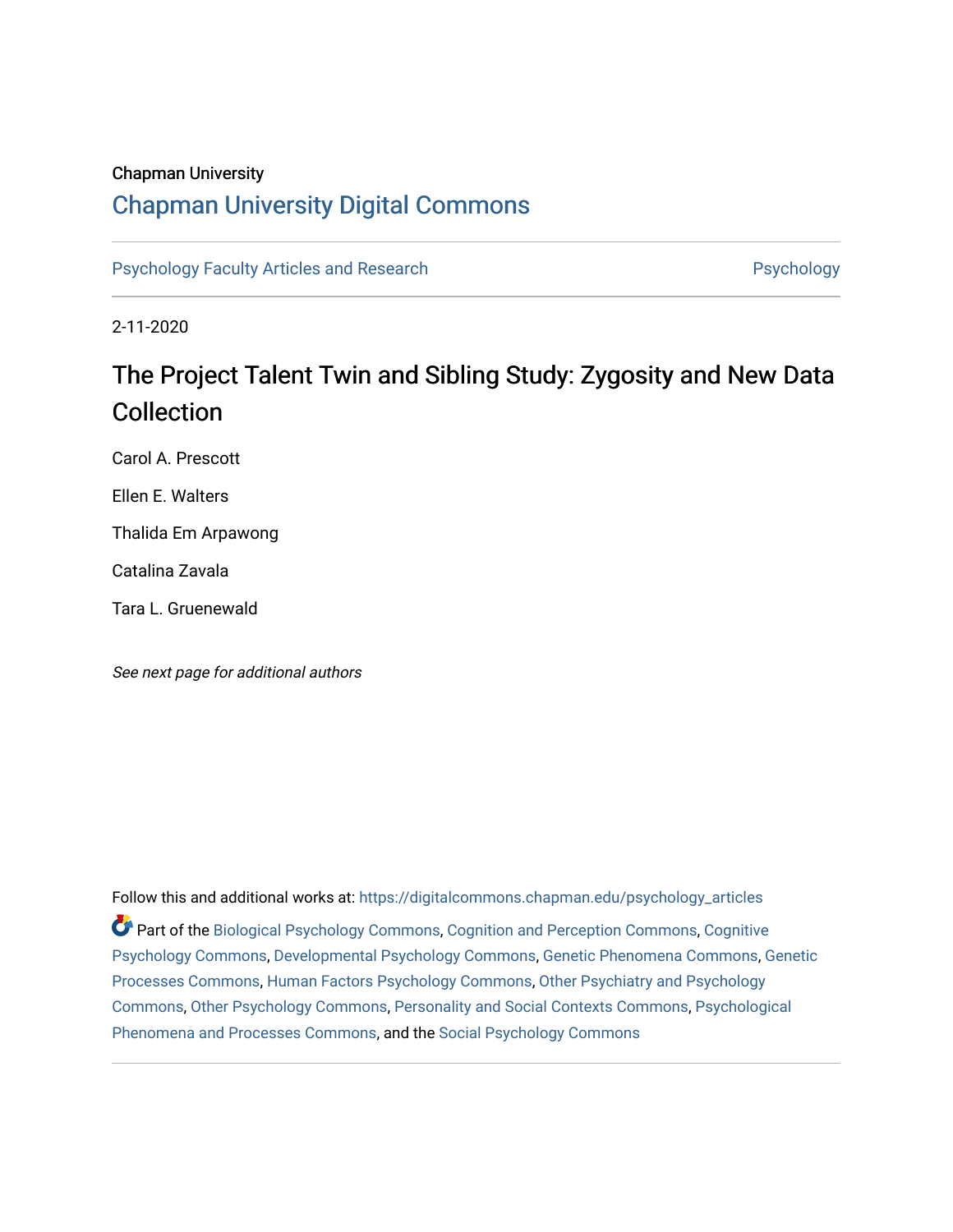# The Project Talent Twin and Sibling Study: Zygosity and New Data Collection

# **Comments**

This article was originally published in Twin Research and Human Genetics, volume 22, issue 6, in 2019. <https://doi.org/10.1017/thg.2019.117>

# Copyright

The authors

# Authors

Carol A. Prescott, Ellen E. Walters, Thalida Em Arpawong, Catalina Zavala, Tara L. Gruenewald, and Margaret Gatz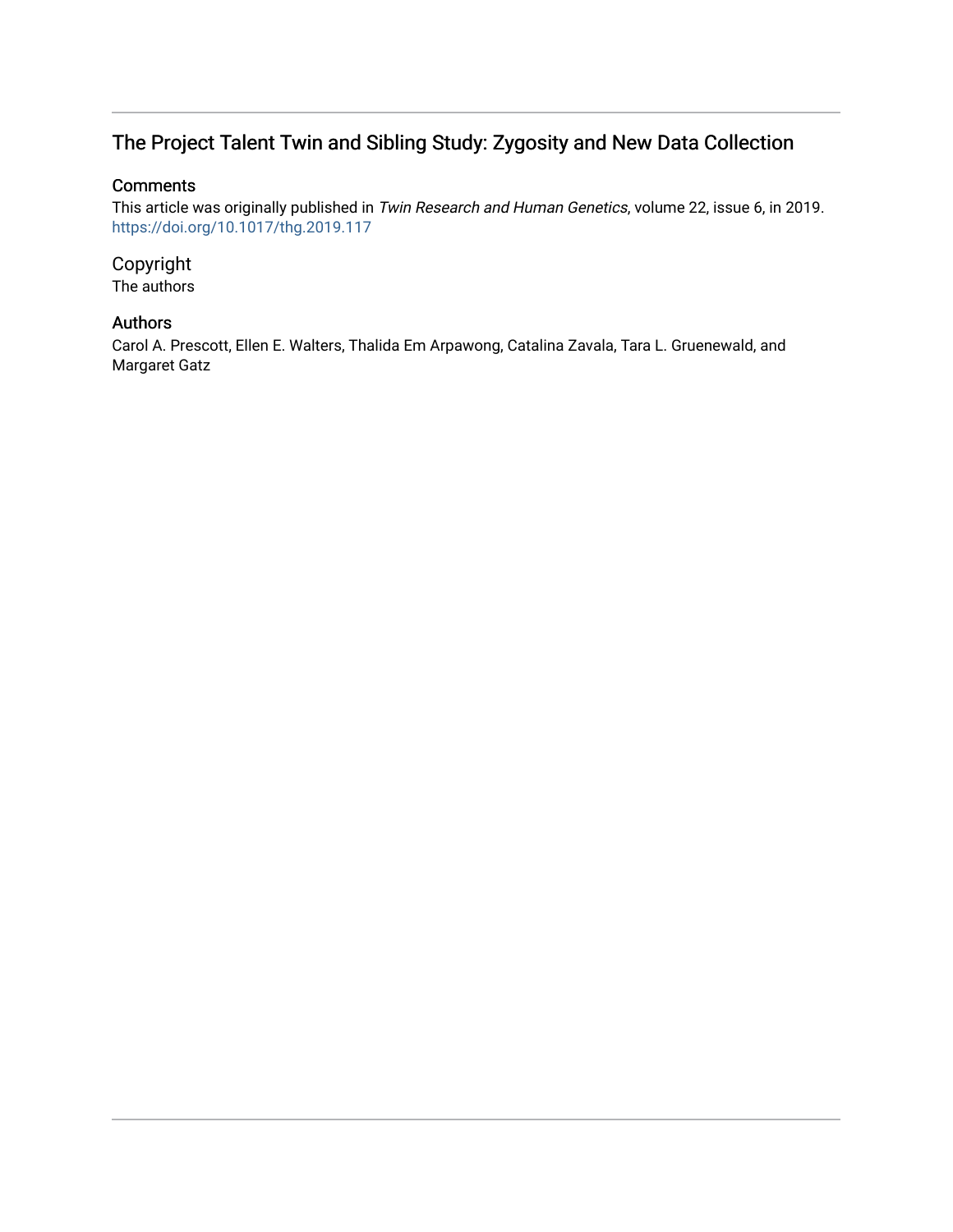# Article

# The Project Talent Twin and Sibling Study: Zygosity and New Data Collection

Carol A. Prescott<sup>1,2</sup>, Ellen E. Walters<sup>1</sup>, Thalida Em Arpawong<sup>2</sup>, Catalina Zavala<sup>1</sup>, Tara L. Gruenewald<sup>3</sup> and

# Margaret Gatz<sup>1,2</sup>

<sup>1</sup>Department of Psychology, Dana and David Dornsife College of Letters, Arts and Sciences, University of Southern California, Los Angeles, CA, USA, <sup>2</sup>Davis School of Gerontology, University of Southern California, Los Angeles, CA, USA and <sup>3</sup>Department of Psychology, Crean College of Health and Behavioral Sciences, Chapman University, Orange, CA, USA

## Abstract

The Project Talent Twin and Sibling (PTTS) study includes 4481 multiples and their 522 nontwin siblings from 2233 families. The sample was drawn from Project Talent, a U.S. national longitudinal study of 377,000 individuals born 1942–1946, first assessed in 1960 and representative of U.S. students in secondary school (Grades 9–12). In addition to the twins and triplets, the 1960 dataset includes 84,000 siblings from 40,000 other families. This design is both genetically informative and unique in facilitating separation of the 'common' environment into three sources of variation: shared by all siblings within a family, specific to twin-pairs, and associated with school/community-level factors. We term this the GIFTS model for genetics, individual, family, twin, and school sources of variance. In our article published in a previous Twin Research and Human Genetics special issue, we described data collections conducted with the full Project Talent sample during 1960–1974, methods for the recent linking of siblings within families, identification of twins, and the design of a 54-year follow-up of the PTTS sample, when participants were 68–72 years old. In the current article, we summarize participation and data available from this 2014 collection, describe our method for assigning zygosity using survey responses and yearbook photographs, illustrate the GIFTS model applied to 1960 vocabulary scores from more than 80,000 adolescent twins, siblings and schoolmates and summarize the next wave of PTTS data collection being conducted as part of the larger Project Talent Aging Study.

Keywords: Cognition; intellectual ability; family; environment; school effects; aging

(Received 5 August 2019; accepted 20 August 2019)

Project Talent (PT) is a U.S. national longitudinal study originally designed to identify characteristics in adolescence predictive of educational and occupational success. Participants include 377,000 individuals from 1200 schools, first assessed in 1960 while in secondary school (Grades 9–12). The students completed a 2-day assessment of cognitive abilities, aptitudes, vocational and leisure interests, personality and other individual and family characteristics (Flanagan, [1962](#page-10-0); Flanagan et al., [1960](#page-10-0)). Information on school and community characteristics was obtained from school staff and through linkage to 1960 Census data. Follow-up surveys were collected 1, 5 and 11 years after the students' expected graduation from high school.

Our article in a prior Twin Research and Human Genetics (TRHG) special issue (Prescott, Achorn et al., [2013](#page-11-0)) summarized the 1960 and subsequent data collections with the full PT sample, described the identification of twins and sibling sets within the sample, and described the methodology of our new data collection with twin families. In the present article, we report response rates in the 2014 collection, describe our method for assigning zygosity using survey responses and yearbook photographs, illustrate our

Author for correspondence: Carol A. Prescott, Email: [cprescot@usc.edu](mailto:cprescot@usc.edu)

Cite this article: Prescott CA, Walters EE, Arpawong TE, Zavala C, Gruenewald TL, and Gatz M. The Project Talent Twin and Sibling Study: Zygosity and New Data Collection. Twin Research and Human Genetics <https://doi.org/10.1017/thg.2019.117>

twin–sib–classmate model using 1960 vocabulary scores and preview our 2019 data collection.

# Project Talent Twin and Sibling 2014 Survey

In 2014, we conducted a 54-year follow-up of the PT twin sample, who were then aged 68–72 years. To increase statistical power, we also included the siblings of twins who had participated in the 1960 PT study, and thus called this the Project Talent Twin and Sibling (PTTS) Study. The goals of the study were to collect later-life health and psychosocial outcomes, assign zygosity and create a resource for future studies of aging. PTTS provides a unique opportunity to observe how differences in adolescence play out over later-life stages.

The initial PTTS sample included 5161 individuals from 2295 families. In the course of data collection, 62 families were found to contain nontwin sibling sets, and one triplet set was reclassified as a twin-pair plus sibling. The revised sample comprises 5003 individuals in 2233 families. These include 4447 twins (from 2224 pairs in 2220 families), 34 triplets (from 13 sets) and 522 of their nontwin siblings. As with any longitudinal study, the sample composition will continue to change. Additional twin-pairs from the 1960 sample have been identified, and we expect to identify more twins and siblings from a 2019 data collection with a larger sample of PT siblings and schoolmates.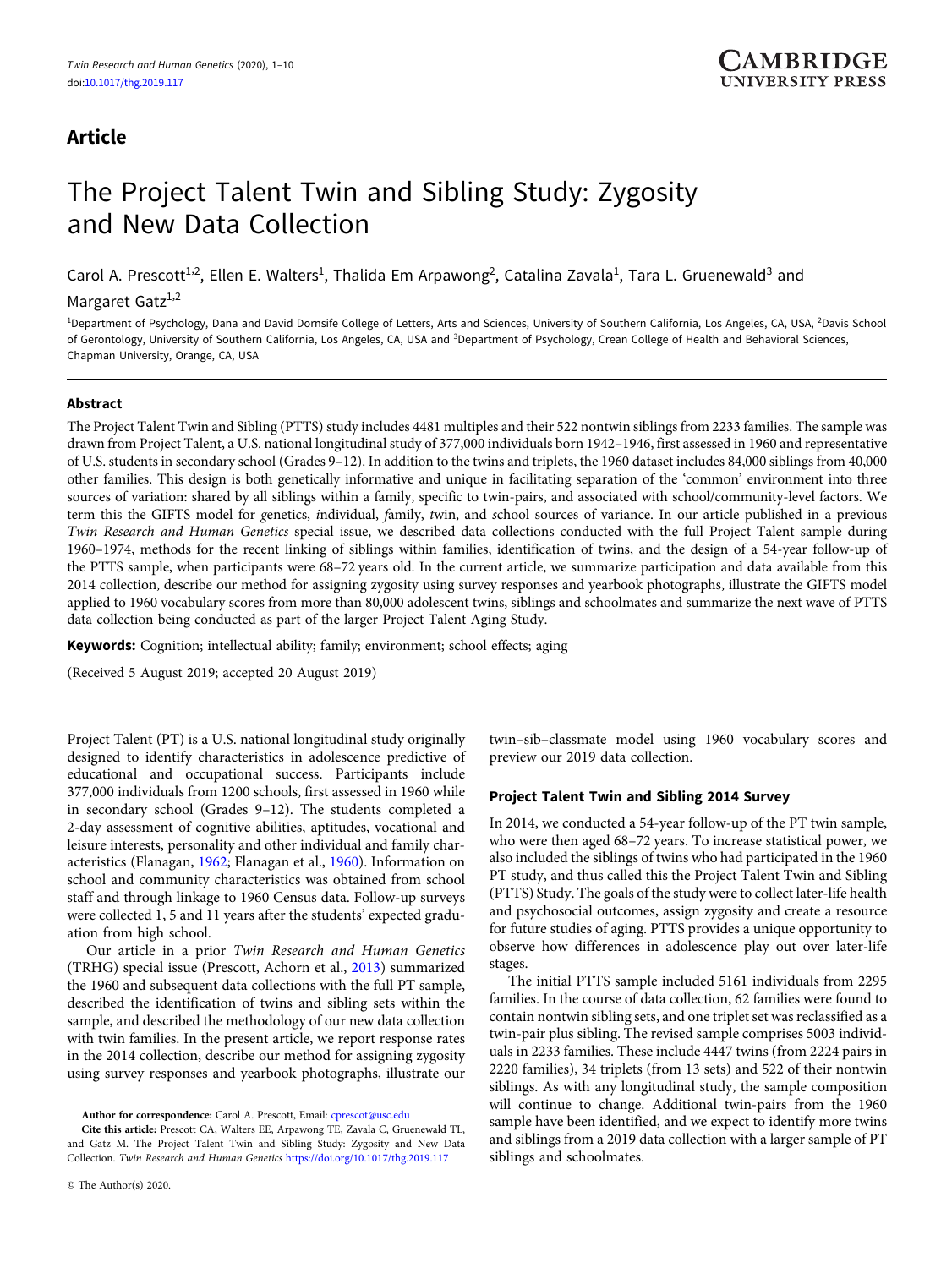Table 1. PTTS14 individual response status among twins and sibs of twins from PT 1960

|                            | <b>Total 1960</b><br>sample |      |                | Twins and<br>triplets |                | Nontwin<br>siblings |  |
|----------------------------|-----------------------------|------|----------------|-----------------------|----------------|---------------------|--|
|                            | $\overline{N}$              | %    | $\overline{N}$ | %                     | $\overline{N}$ | %                   |  |
| Total                      | 5003                        | 100  | 4481           | 100                   | 522            | 100                 |  |
| Respondents                | 2493                        | 49.8 | 2253           | 50.3                  | 240            | 46.0                |  |
| Mail                       | 2369                        | 47.4 | 2135           | 47.6                  | 234            | 44.8                |  |
| Telephone                  | 81                          | 1.6  | 78             | 1.7                   | 3              | 0.6                 |  |
| Proxy response             | 43                          | 0.9  | 40             | 0.9                   | 3              | 0.6                 |  |
| Nonrespondents             | 1406                        | 28.1 | 1233           | 27.5                  | 173            | 33.1                |  |
| Survey not returned        | 1209                        | 24.2 | 1052           | 23.5                  | 157            | 30.1                |  |
| Not located                | 172                         | 3.4  | 157            | 3.5                   | 15             | 2.9                 |  |
| Other <sup>a</sup>         | 25                          | 0.5  | 24             | 0.5                   | $\mathbf{1}$   | 0.2                 |  |
| Deceased                   | 1104                        | 22.1 | 995            | 22.2                  | 109            | 20.9                |  |
| Response rate <sup>b</sup> |                             | 63.8 |                | 64.4                  |                | 58.1                |  |

Note: Excludes 158 individuals identified as ineligible during data collection. Bold values used to indicate a higher-order category and associated Ns associated - of which the following lines are a sub-category.

alncludes 20 individuals incorrectly identified as deceased and 5 not mailed surveys due to procedural errors.

 $b$ (Respondent)/(Respondent + Nonrespondent).

Participant tracking and survey administration were conducted by the American Institutes for Research (AIR). Briefly, data collection consisted of an introductory letter followed by a mailed survey packet that included a cash incentive of \$10. Individuals who did not respond initially were contacted over the course of 2 months with up to two reminder postcards, one or two additional survey packets, and up to 10 call attempts.

Table 1 details the individual-level survey response. Of the 5003 eligible individuals, 1104 (22.1%) were identified as deceased. Responses were received from 2493, a response rate of 63.9% among individuals known or presumed alive. Twins and triplets were slightly more likely than siblings of twins to return questionnaires, with a response of 64.6% compared to 58.1%.

The majority of returned surveys were completed by designated participants and returned via mail. For 43 participants who were incapacitated or deceased, a family member or caregiver completed sections of the survey designated for proxy response. Another 81 individuals completed an abbreviated version of the survey during follow-up telephone contacts to nonresponders.

The sample has 2233 family groups with twins or triplets. Surveys were returned by at least one family member in 1561 (69.9%) of families, providing reports on many individuals who were deceased or did not respond. For 813 families (36.4%), 2 or more individuals responded, allowing us to evaluate reliability of zygosity items, as well as reports of educational level and mortality of other family members. Within the 813, there are 723 families with complete pairs, representing 32.4% of total family groups and 51.7% of living pairs. A detailed listing of family-level response is provided in Supplement [S1.](https://doi.org/10.1017/thg.2019.117)

## Evaluating Selection Effects

Our 2013 article evaluated the representativeness of the PT twin sample by comparing twins to other PT participants on a range of demographic measures from 1960. Twin families did not differ in socioeconomic status (SES), but as is typical of cohorts born before the widespread use of reproductive technology, twins were more likely than nontwins to come from large families and their parents tended to be older.

Other differences between the twins and the overall 1960 sample are attributable to the methods used to identify twinpairs and to the PT sampling design. Briefly, siblings were linked within families based on the 1960 address, school attended and parent names. Twins were identified within sibships based on dates of birth. An individual was identified as a member of a twin-pair only if his/her cotwin attended the same school and was sampled into PT. In large urban high schools, a fraction of students rather than the entire school participated in the 1960 assessment. Consequently, twin-pairs were underascertained in metropolitan areas, and we did not identify twins whose cotwins were deceased or not in school (see Prescott, Achorn et al., [2013](#page-11-0) for details).

We have also evaluated selection due to mortality prior to 2014 (Bautista et al., [2015\)](#page-10-0). The PTTS mortality rates are consistent with lifetable estimates for the U.S. population for individuals born 1942–1946 who survived into adolescence. For example, the median survival for a 15-year old in 1960 is estimated to be 72.3 years, but this varies by sex and race, with estimates of 76.2 for White females, 69.9 for White males and Black females and 63.2 for Black males (Arias et al., [2017\)](#page-10-0).

## Sample Characteristics and Response Bias

Table [2](#page-4-0) shows selected characteristics of the PTTS sample based on information collected in 1960 and 2014. These are just a few of the thousands of items collected on the sample, chosen to be descriptive and relevant to later-life health and cognition. We focus on effect sizes for characterizing group differences rather than tabling significance tests.

Table [2a](#page-4-0) provides 1960 family and community characteristics, cognitive ability scores, and scores on dispositional traits for twins only, stratified by their participation status in 2014. Race and ethnicity are not included; this information was not collected in 1960 at the individual level, only aggregated by school. Overall, the PT sample was 94% White, consistent with the demographics of U.S. high-school students in 1960.

The twin sample is 52% female, and this varied somewhat by response category, with females accounting for 53% of respondents, 43% of the deceased and 59% of nonrespondents. This last figure is because females account for a higher proportion of individuals not tracked, often due to changing their last names since they last participated in PT.

Family SES was indexed by a weighted composite of nine items (variable P808 in the PT databank, Wise et al., [1979\)](#page-11-0) assessing maternal and paternal educational levels, paternal occupation, type of residence and household possessions such as appliances, automobiles and luxury goods. On average, respondents in 2014 had 1960 family SES about 0.3 standard deviations higher than twins who were deceased or did not respond,  $F_{(3,4477)} =$ 39.4,  $p < .0001$ .

The most marked group differences are for cognitive abilities scores, for which the mean scores for respondents are 0.2–0.5 SD higher than those of the deceased and nonresponding groups. The dispositional trait scales were developed for PT; their relation to contemporary Big 5 dimensions has been studied in another sample (Pozzebon et al., [2013](#page-11-0)). The association between scores on these measures and the 2014 response status was small, with all group differences  $\leq 0.2$  SDs.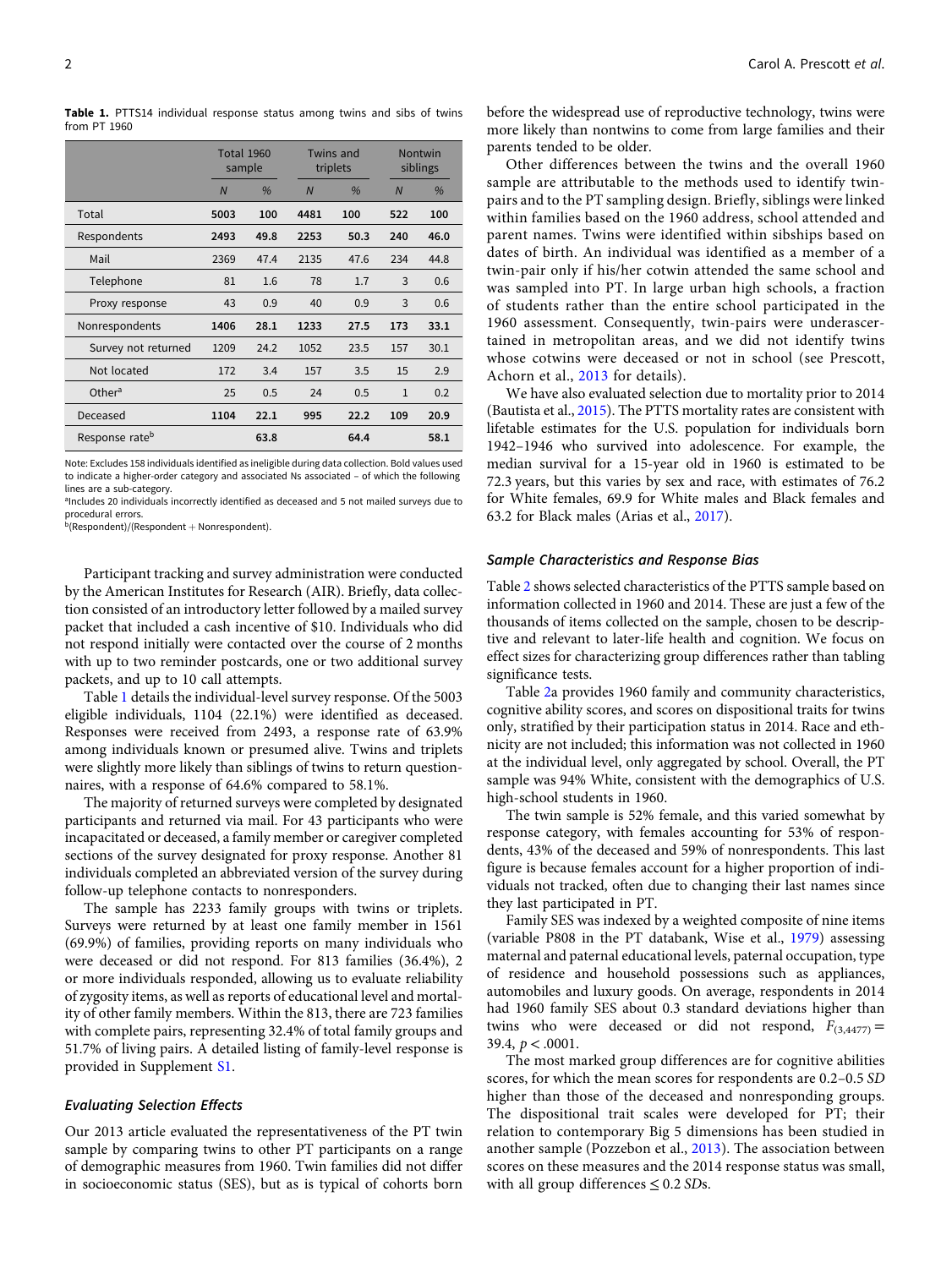#### <span id="page-4-0"></span>Table 2. Characteristics of PTTS sample

|                          | (a) Selected 1960 demographic, cognitive and personality measures for PTTS twins by 2014 response status |                         |              |                   |  |
|--------------------------|----------------------------------------------------------------------------------------------------------|-------------------------|--------------|-------------------|--|
|                          | Total                                                                                                    | Responding <sup>a</sup> | Deceased     | Other nonresponse |  |
| N(%)                     | 4481 (100)                                                                                               | 2253 (50.3)             | 995 (22.2)   | 1233 (27.5)       |  |
| Demographics             |                                                                                                          |                         |              |                   |  |
| Female (%)               | 52.3                                                                                                     | 53.2                    | 42.5         | 58.6              |  |
| Family SES index         |                                                                                                          |                         |              |                   |  |
| M(SD)                    | 97.1(9.4)                                                                                                | 98.4 (9.2)              | 95.9 (9.3)   | 95.9(9.4)         |  |
| Region of U.S. $b$ (%)   |                                                                                                          |                         |              |                   |  |
| Northeast                | 22.2                                                                                                     | 24.1                    | 21.6         | 19.1              |  |
| South                    | 28.3                                                                                                     | 23.7                    | 31.7         | 33.8              |  |
| Midwest                  | 36.4                                                                                                     | 38.8                    | 33.9         | 33.9              |  |
| West                     | 12.8                                                                                                     | 13.0                    | 12.1         | 13.0              |  |
| Missing                  | 0.4                                                                                                      | 0.4                     | 0.8          | 0.2               |  |
| Community size (%)       |                                                                                                          |                         |              |                   |  |
| $>1.5$ million           | 1.7                                                                                                      | 1.6                     | 1.6          | 1.9               |  |
| 250,000-1.5 million      | 10.9                                                                                                     | 10.2                    | 12.4         | 11.0              |  |
| 5000-249,999             | 50.1                                                                                                     | 52.2                    | 47.5         | 48.2              |  |
| Small town (<5000)       | 14.2                                                                                                     | 13.6                    | 16.0         | 13.9              |  |
| Rural                    | 13.5                                                                                                     | 12.5                    | 14.2         | 14.9              |  |
| Missing                  | 9.6                                                                                                      | 9.9                     | 8.3          | 10.0              |  |
| Cognitive ability scores |                                                                                                          |                         |              |                   |  |
| Cognitive composite      | 152.1 (54.3)                                                                                             | 163.8 (51.4)            | 140.9 (54.0) | 139.6 (55.2)      |  |
| Vocabulary               | 15.9(5.9)                                                                                                | 17.1(5.7)               | 15.0(5.9)    | 14.6(6.0)         |  |
| English total            | 78.0 (14.7)                                                                                              | 80.8 (13.4)             | 74.9 (15.1)  | 75.2 (15.7)       |  |
| Reading comprehension    | 26.9(10.7)                                                                                               | 28.9 (10.3)             | 24.8 (10.8)  | 24.8 (10.8)       |  |
| Math composite           | 68.0 (31.2)                                                                                              | 73.8 (32.6)             | 63.1(28.6)   | 61.3(28.2)        |  |
| Abstract reasoning       | 8.3(3.2)                                                                                                 | 8.9(2.9)                | 7.7(3.3)     | 7.5(3.4)          |  |
| 2D visualization         | 11.6(5.7)                                                                                                | 12.3(5.6)               | 11.3(5.8)    | 10.6(5.7)         |  |
| Dispositional traits     |                                                                                                          |                         |              |                   |  |
| Sociability              | 6.5(2.9)                                                                                                 | 6.8(2.9)                | 6.3(2.9)     | 6.3(2.9)          |  |
| Social sensitivity       | 4.4(2.3)                                                                                                 | 4.5(2.3)                | 4.3(2.3)     | 4.4(2.2)          |  |
| Impulsiveness            | 1.8(1.5)                                                                                                 | 1.7(1.5)                | 1.9(1.6)     | 1.8(1.5)          |  |
| Calmness                 | 4.1(2.4)                                                                                                 | 4.2(2.5)                | 3.9(2.4)     | 3.9(2.2)          |  |
| Vigor                    | 3.6(2.1)                                                                                                 | 3.7(2.1)                | 3.5(2.0)     | 3.3(2.0)          |  |
| Self-confidence          | 4.9(2.4)                                                                                                 | 5.0(2.4)                | 4.9(2.4)     | 4.7(2.3)          |  |
| Mature personality       | 10.9(5.0)                                                                                                | 11.3(5.2)               | 10.6(4.9)    | 10.5(4.9)         |  |

Note: Based on twins only, excludes siblings of twins. SES index has  $M = 97.7$  and SD = 9.9 in full PT sample. Cognitive and Personality scores are raw scores out of total items.

<sup>a</sup>Includes 22 individuals for whom a proxy provided responses.

<sup>b</sup>Based on Census regions. Northeast = CT, DC, DE, MA, MD, ME, NH, NJ, NY, PA, RI, VT; South = AL, AR, FL, GA, KY, LA, MS, NC, SC, TN, VA, WV; Midwest = IA, IL, IN, KS, MI, MN, MO, ND, NE, OH, SD, WI; West = AK, AZ, CA, CO, HI, ID, MT, NC, NM, OK, OR, TX, WA, WY.

Table [2b](#page-5-0) shows demographic characteristics of twin and sibling respondents to the 2014 survey, including age, race/ethnicity and achieved education. The mean age was 70 years (range 66–74), 53.4% of respondents were female and 93.6% identified as White, non-Hispanic. Twins and siblings of twins were similar for all variables. Males and females were similar except for educational attainment, with 41.3% of males attaining at least a college degree compared to 29.4% of females.

## Zygosity Assignment in PTTS

As perusal of the TRHG special issues attest, the number of twin registries is increasing and will likely continue to expand with greater availability of databases covering national and regional populations (e.g., Lakhani et al., [2019\)](#page-10-0). Our experience assigning zygosity in PT is relevant to other samples that identify twins from population databases and include individuals who are not individually assessed. We thus provide considerable detail on the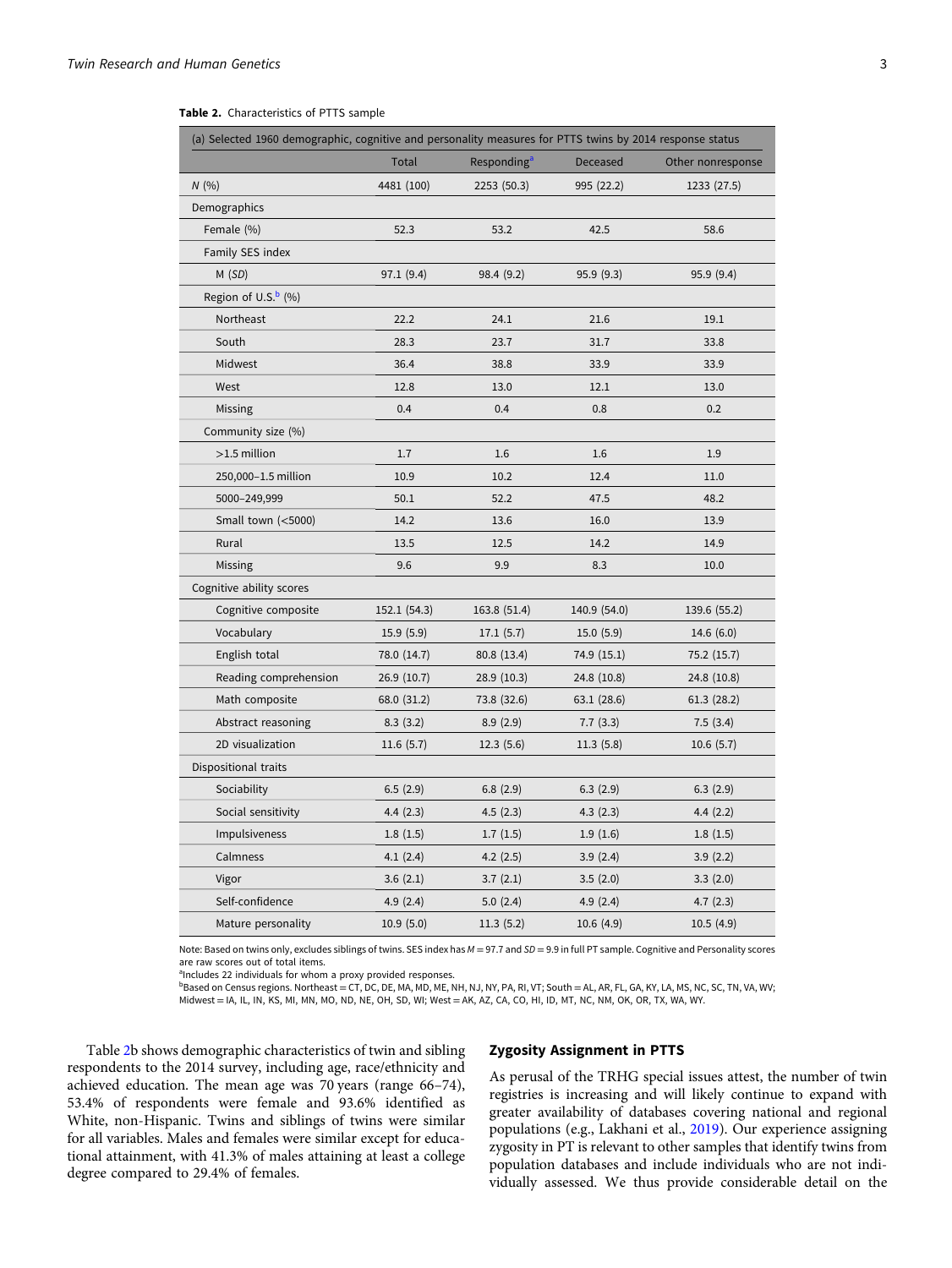<span id="page-5-0"></span>

|                                                                                                | (b) Selected characteristics from 2014 PTTS Survey for responding twins and siblings |           |                    |                 |  |  |
|------------------------------------------------------------------------------------------------|--------------------------------------------------------------------------------------|-----------|--------------------|-----------------|--|--|
|                                                                                                | <b>Females</b>                                                                       |           | Males              |                 |  |  |
|                                                                                                | Twins and triplets                                                                   | Siblings  | Twins and triplets | <b>Siblings</b> |  |  |
| $\overline{N}$                                                                                 | 1198                                                                                 | 133       | 1055               | 107             |  |  |
| Age (years)                                                                                    | 70.1(1.2)                                                                            | 70.5(1.3) | 70.0(1.2)          | 70.3(1.4)       |  |  |
| Race/ethnicity (%)                                                                             |                                                                                      |           |                    |                 |  |  |
| White, non-Hispanic                                                                            | 94.3                                                                                 | 89.5      | 93.5               | 91.4            |  |  |
| Hispanic                                                                                       | 0.7                                                                                  | 2.3       | 1.7                | 1.9             |  |  |
| African American                                                                               | 3.2                                                                                  | 4.5       | 3.9                | 2.9             |  |  |
| Other <sup>a</sup>                                                                             | 1.8                                                                                  | 3.7       | 0.9                | 3.8             |  |  |
| Educational level (%)                                                                          |                                                                                      |           |                    |                 |  |  |
| <high-school graduate<="" td=""><td>3.2</td><td>1.5</td><td>2.6</td><td>1.9</td></high-school> | 3.2                                                                                  | 1.5       | 2.6                | 1.9             |  |  |
| High-school graduate                                                                           | 60.8                                                                                 | 59.4      | 47.6               | 53.3            |  |  |
| Some college/associate degree                                                                  | 6.4                                                                                  | 10.5      | 8.1                | 7.5             |  |  |
| College graduate                                                                               | 15.4                                                                                 | 10.5      | 20.0               | 17.8            |  |  |
| Masters or doctorate                                                                           | 14.0                                                                                 | 18.1      | 21.7               | 19.6            |  |  |

<sup>a</sup>Includes Native American, Asian, Pacific Islander.

process and supporting validity information. We were guided by empirical studies (Prescott, [2014;](#page-11-0) Wu et al., [2010](#page-11-0)) as well as our extensive experience with other datasets of adult twins.

Sources of information used for zygosity classification include items on physical resemblance collected in the 2014 survey and photographs obtained from high-school yearbooks. We considered using adolescent height and weight, as reported in the 1960 PT survey, but the responses to these items were coded in broad categories (of 3 inches and 15 lb., respectively). Analysis of height and weight distributions in a sample of adolescent twin-pairs aged 15–18 with known zygosity indicated that these categories could not be used to reliably assign zygosity (J. Harris, personal communication, 2014).

## Survey Items and Zygosity Algorithm

Physical resemblance questions on the PTTS14 survey included standard items on being confused for each other as children, whether the pair was 'alike as two peas in a pod', height and weight of each twin at age 20, and the respondent's opinion of the pair's zygosity. Two open-ended items asked the reason for their opinion and for comments pertinent to physical resemblance. All zygosity items were asked of members of same-sex twin-pairs and of siblings about their twin siblings. Triplets were telephoned to obtain information about each same-sex pairing.

As detailed in Supplement [S2,](https://doi.org/10.1017/thg.2019.117) responses to survey items were coded into an algorithm adapted from that described by Nichols and Bilbro ([1966\)](#page-11-0). The algorithm was applied separately to item responses provided by each reporter (twin or sibling) about the pair and yielded an assignment of monozygotic (MZ), dizygotic (DZ) or indeterminate.

Agreement for the algorithm assignment was high across all types of reporters. Chance-corrected agreement was  $K = 0.75$  for 521 twin–cotwin pairs and  $K = 0.80$  for 156 twin-sibling pairs. Agreement did not differ appreciably based on the sex of the twin-pair (see Supplement [S3](https://doi.org/10.1017/thg.2019.117)). We considered this strong evidence for the validity of the algorithm and believe that it justifies assigning zygosity based on the responses of a single twin or sibling of twins.

#### Photographs

Searches were conducted to locate yearbooks from the years 1959 to 1963 for all schools that participated in PT in 1960. Yearbooks were obtained through internet searches, libraries, schools, eBay, historical societies and PT participants. In addition, photos of twins and triplets were extracted from yearbooks available on the classmates.com website. As of this writing, we have photos of 748 (47.4%) of the same-sex pairs.

Yearbook photos vary in quality, size and clarity and are nearly all in black and white. About 10% were too small or indistinct to be useful for zygosity. If photos from multiple years were available, we of 748 (47.4%) of the same-sex pairs.<br>
Yearbook photos vary in quality, size and clarity and are nearly<br>
all in black and white. About 10% were too small or indistinct to be<br>
useful for zygosity. If photos from multiple ye and DZ twins diverge more with age.

In a prior presentation, we reported preliminary results from applying feature detection software to identify twin-pairs from digitized photographs of 40 adolescent twins with zygosity assigned by blood markers (Prescott, Xu et al., [2013\)](#page-11-0). The algorithm had high accuracy identifying which individuals were cotwins of each other, but further study found no difference from chance in assigning pair zygosity. We believe that the successful cotwin identification was due to twins within a pair being photographed under the same conditions (e.g., lighting, background). More sophisticated facial detection algorithms may be suitable for zygosity assignment but would require photos taken under controlled conditions.

Scanned photos of twins in a pair were viewed side by side on a computer screen. Ratings were blinded to survey responses and other information about the twins. Prior to viewing, a research assistant removed names and other captions. Identical pairs often have first names that rhyme (e.g., Ronald and Donald, Karen and Sharon), and we did not want this information to influence zygosity ratings. For each pair of photos, two to five raters independently assigned a score on a 5-point scale (definitely MZ, probably MZ, uncertain, probably DZ and definitely DZ), and then ratings were compared in real time. When ratings differed, consensus was reached through further examination and discussion.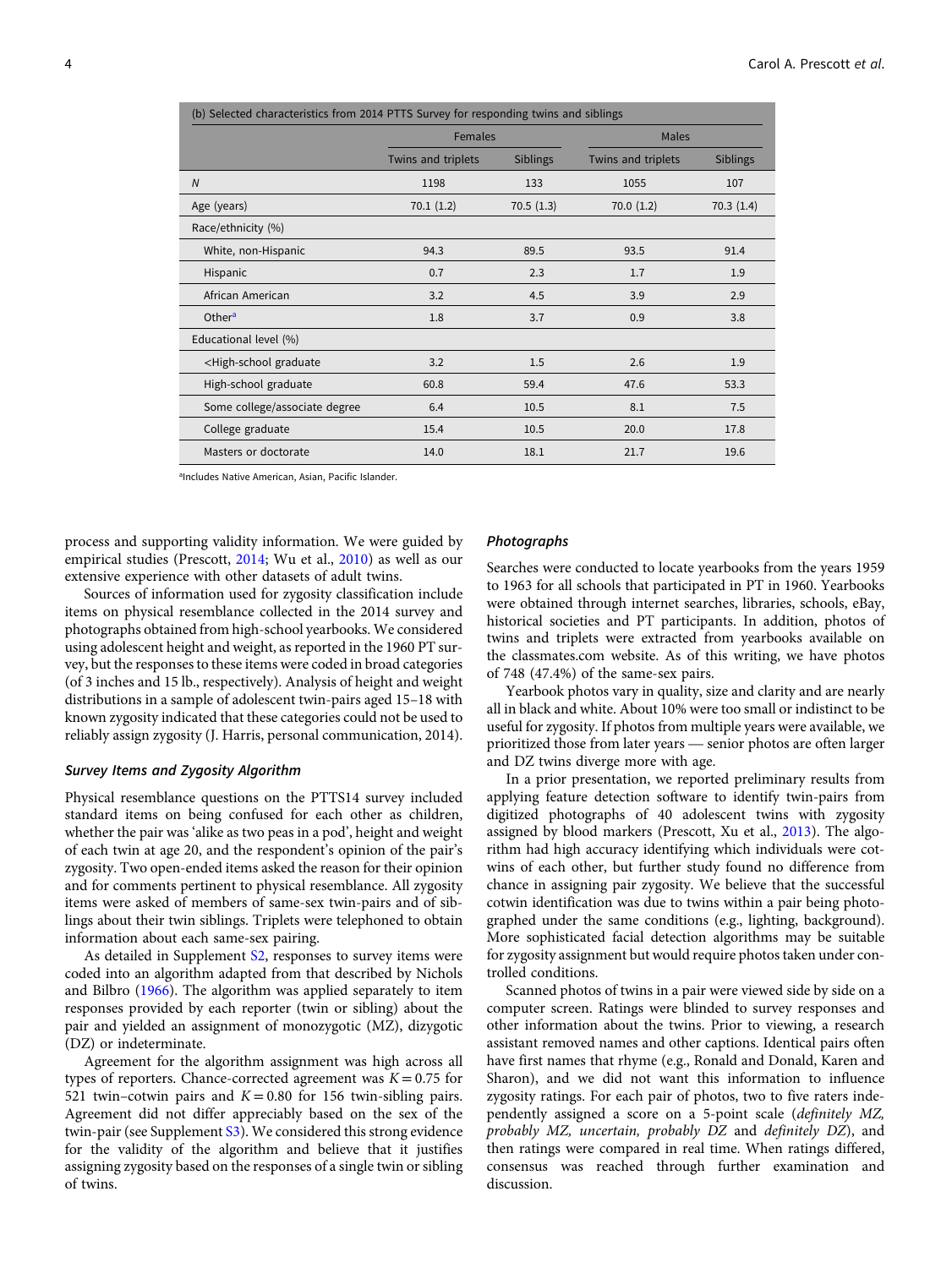Photo raters were project investigators who were trained on photos of twin-pairs with zygosity assignments of definitely MZ or definitely DZ based on survey responses. Raters were instructed to compare the photos based on the entire gestalt then to compare facial features (nose, ears, brow line, and chin) and proportions (e.g., face shape, length-to-width ratio, and interocular distance). We disregarded characteristics that could be altered (hair color and texture, eyebrow shape) and considered the potential impact of differences between twins in facial expression, head angle and body weight. Eye color was difficult to distinguish in photographs and was informative for rating zygosity only for pairs whose eye colors were markedly different. In general, photos of males were easier to evaluate because a large proportion of females had hair covering their ears and foreheads. Apprehending the gestalt was often improved by rotating the photos and viewing them upside down.

### Final Classification Process

The final stage in determining zygosity was to combine the photo ratings, algorithmic assignments and responses to other 2014 survey items relevant to zygosity. In general, algorithmic assignments took priority over photo ratings. When there were disagreements among algorithmic assignments based on different raters, priority was given to twin reports over sibling reports. We also considered which items contributed and the strength of the algorithm classification (see Supplement [S2](https://doi.org/10.1017/thg.2019.117)).

All responses to open-ended items were read to determine their relevance for interpreting other information. For example, algorithm assignment as DZ on the basis of a 'rarely or never confused' response was disregarded if one twin was reported to have a distinguishing physical feature (e.g., a prominent facial scar) and other responses and evidence were consistent with the pair being MZ. A respondent's opinion that the pair was MZ was disregarded if the reason provided was unrelated to physical similarity (e.g., similar personalities, the delivery physician saying the pair was identical).

Algorithm assignments were checked for consistency with other survey information, particularly twins' opinion and the peas-in-a-pod item. Pairs with rater disagreements, having inconsistencies with other survey items, and with one or more algorithm assignments of Indeterminate were assigned for hand review. Across the sample, hand review was conducted for 139 twin-pairs where zygosity was inconsistent between the algorithm and other sources. Given the greater complexity of assigning zygosity for triplets, all triplet sets received hand review.

Details of the sources of information used for zygosity assignment and how they were combined into the final zygosity are provided in Supplements [S4](https://doi.org/10.1017/thg.2019.117) and [S5.](https://doi.org/10.1017/thg.2019.117) Briefly, for 521 same-sex twin-pairs with both twins responding to zygosity items, photo ratings were included in the decision-making only if algorithm assignments were inconsistent or inconclusive. For 282 pairs with photos and (1) one twin responding, (2) one twin plus sibling(s) responding, or (3) neither twin but one or more responding sibling(s), the photo ratings agreed with the algorithmic zygosity for 231 (82%). Among the remaining 51 pairs, zygosity assignment was made for 28 pairs and 23 were classified as Unknown. For 233 pairs with photos but no zygosity survey information, photo ratings were used to assign zygosity for 213 pairs (91%) and 20 were classified as Unknown.

Finally, a seven-level certainty rating from Highly Likely MZ to Highly Likely DZ was assigned for the zygosity classification of each pair. There were several hundred combinations of information sources and quality so we present only a summary here. (Details of decision rules for assigning certainty are available from the authors.) A highly likely rating was assigned for pairs with agreement of the algorithmic assignments for two or more respondents in a family or agreement of a single respondent's algorithmic assignment with the photo rating. Pairs with less information or inconsistent information that eventually received a zygosity classification received a probable rating. Pairs with some inconsistent or minimal information were called possible. The distinction between certainty levels is mostly useful for sensitivity tests to evaluate the accuracy of the zygosity classification. For the purposes of data analysis, pairs in the highly likely and probable categories are combined to create the MZ and DZ groups, and pairs in the possible categories are treated as missing.

Table [3](#page-7-0) displays the distribution of the final zygosity assignments by pair sex, separately for all 2253 twin-pairs in the 1960 PT dataset and for the 745 complete pairs responding to the 2014 survey. Summing across the Probably and Highly Likely categories, the 1960 sample includes 588 MZ pairs (341 MZ female (MZF) and 247 MZ male (MZM)); 690 same-sex DZ pairs (353 DZ female (DZF) and 337 DZ male (DZM)); 656 opposite-sex DZ (OSDZ) pairs, and 319 pairs with Unknown or Possible zygosity. The higher proportion of females than males is consistent with the overall gender distribution in PT (with males having higher mortality and being more likely to drop out of high school than females). Having fewer MZM than DZM pairs is unexpected, given the similar incidence of MZ and DZ twin births for this cohort (i.e., predominantly White and born before assisted reproduction). This pattern is not likely due to a bias in ascertainment. Because twins were ascertained pairwise in 1960, a participant whose cotwin was not assessed would not be identified as a member of a twin-pair. This means that any genetically based mechanism contributing to underascertainment (e.g., death, school dropout) would be expected to increase (not decrease) the MZ–DZ ratio. The ratio of same-sex to OSDZ pairs (690–656) is consistent with the overall gender ratio and suggests that there is not a strong bias in ascertainment associated with being male. Most of the pairs classified as Unknown had no family members participating in 2014 and either had no information or had photographs only. A process that produced pair concordance for nonparticipation in 2014 among MZ more than DZ pairs would produce a pattern of more MZ than DZ pairs being classified as Unknown.

As can be seen in the lower portion of Table [3](#page-7-0), all but nine of the twin-pairs who both responded were assigned a Highly Likely or Probable certainly level. As the survey was the source of the zygosity algorithm, this is not surprising. The proportion of pairs with both twins returning 2014 surveys follows the typical pattern seen in adult twin studies, with higher pairwise participation from MZ and DZ female pairs (MZF = 48.7%; MZM = 51.8%; DZF = 44.2%;  $DZM = 30.3\%$ ,  $OSDZ = 28.0\%$ ).

#### Other Siblings in PT

In addition to the 5003 twins, triplets and their siblings in PTTS, another 83,423 PT respondents came from families with two or more nontwin siblings participating in 1960. As shown in Table [4,](#page-7-0) combining the samples yields a total of 49,599 pairs of individuals available for analysis. We refer to this as the Sibs sample. A small portion of these individuals have been identified as cousins and half- or stepsiblings, but the large majority is believed to be full siblings. Any unidentified half-siblings are not likely to create much bias. In general population samples, nonpaternity is much lower than once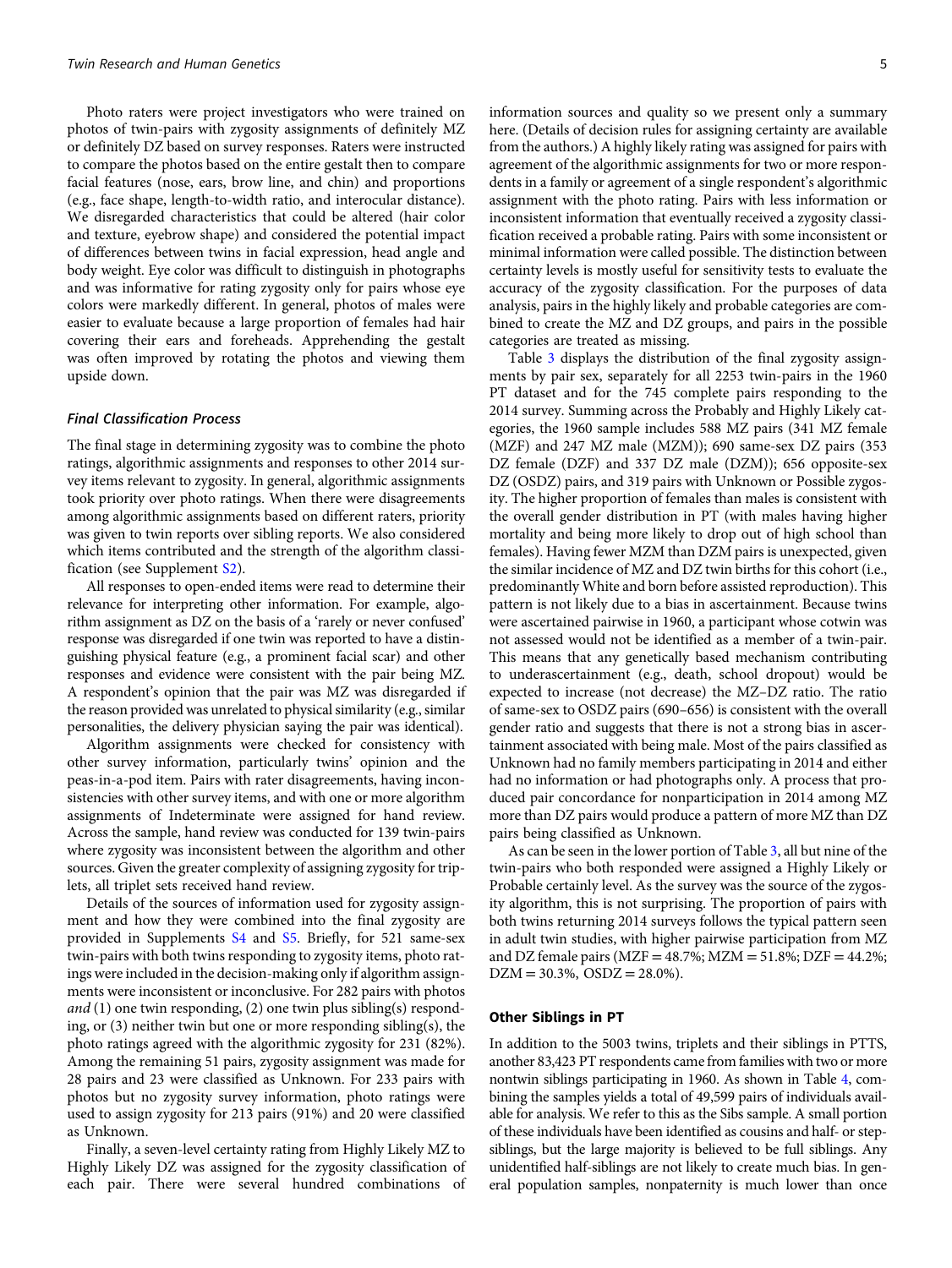<span id="page-7-0"></span>Table 3. Zygosity assignments of PTTS twin and triplet sets

|                                                   | Pair zygosity    |             |                |                 |                |             |                  |       |
|---------------------------------------------------|------------------|-------------|----------------|-----------------|----------------|-------------|------------------|-------|
| Pair sex                                          | Highly likely MZ | Probable MZ | Possible MZ    | Unknown/missing | Possible DZ    | Probable DZ | Highly likely DZ | Total |
| Pairs identified in Project Talent base year 1960 |                  |             |                |                 |                |             |                  |       |
|                                                   | Female-female    |             |                |                 |                |             |                  |       |
| $\boldsymbol{N}$                                  | 166              | 175         | 3              | 149             | 3              | 174         | 179              | 849   |
| Male-male                                         |                  |             |                |                 |                |             |                  |       |
| $\overline{N}$                                    | 134              | 113         | 9              | 153             | $\overline{2}$ | 161         | 176              | 748   |
| Female-male                                       |                  |             |                |                 |                |             |                  |       |
| $\overline{N}$                                    |                  |             |                |                 |                |             | 656              | 656   |
| Total                                             |                  |             |                |                 |                |             |                  |       |
| ${\cal N}$                                        | 300              | 288         | 12             | 302             | 5              | 335         | 1011             | 2253  |
| Complete pairs participating in 2014 survey       |                  |             |                |                 |                |             |                  |       |
|                                                   | Female-female    |             |                |                 |                |             |                  |       |
| $\overline{N}$                                    | 126              | 40          | $\mathbf{1}$   | $\mathbf{1}$    | $\mathbf{1}$   | 19          | 137              | 325   |
| Male-male                                         |                  |             |                |                 |                |             |                  |       |
| $\overline{N}$                                    | 101              | 27          | $\overline{4}$ | $\overline{2}$  | $\mathbf 0$    | 9           | 93               | 236   |
| Female-male                                       |                  |             |                |                 |                |             |                  |       |
| $\boldsymbol{N}$                                  |                  |             |                |                 |                |             | 184              | 184   |
| Total                                             |                  |             |                |                 |                |             |                  |       |
| ${\cal N}$                                        | 227              | 67          | 5              | $\overline{3}$  | $\mathbf{1}$   | 28          | 414              | 745   |

Note: Zygosity is a pair-level (not individual level, or family level) variable and Ns refer to pairs. Triplet sets contribute 34 pairs: 8 triplet sets contribute 3 pairs each and 5 triplet sets contribute 2 pairs each.

| Pair sex      | MZ twin-pairs | Uncertain<br>zygosity <sup>a</sup> | DZ<br>twin-pairs | Twin-sibling<br>pairsb | Sibling pairs <sup>c</sup> | Total<br>pairs |
|---------------|---------------|------------------------------------|------------------|------------------------|----------------------------|----------------|
| Female-female | 341           | 155                                | 353              | 302                    | 12,674                     | 13,825         |
| Male-male     | 247           | 164                                | 337              | 259                    | 11,639                     | 12,646         |
| Female-male   | -             | -                                  | 656              | 538                    | 21.934                     | 23,128         |
| Total         | 588           | 319                                | 1346             | 1099                   | 46,247                     | 49,599         |

Table 4. Twin, triplet and sibling pairs in Project Talent by sex and zygosity

 $MZ = monozygotic, DZ = dizygotic.$ 

Note: Based on 88,477 individuals from 42,723 families in 1960 Project Talent base year sample. Ns are all possible pairs: families with three individuals contribute three pairs, four individuals contribute six pairs, and so on.

aIncludes Possible and Unknown categories (see Table 3).

bTwin-sibling pairs include families with two sets of twins.

c Sibling pairs are nontwins.

believed (Larmuseau et al., [2016\)](#page-10-0). The small age difference between siblings in PT families (1–3 years) means the proportion with different fathers is likely to be even lower.

## Using the GIFTS Model to Isolate Environmental Effects

To our knowledge, the PTTS design is unique among the existing twin studies in its inclusion of a large number of siblings from nontwin families and the level of information from and about schools. Using this design, variation in a measured trait can be partitioned into five components: additive genetic (G), individual-specific environment and error (I), environments shared by siblings within a family (F), environmental effects specific to twin-pairs (T) and environmental effects due to sharing the same school (or other

neighborhood/community factors, S). The model can be further expanded to include sex-specific effects of each component.

Unrelated individuals attending the same schools can be compared with twins and their siblings to estimate extrafamilial environmental effects that contribute to similarity of the twins. This is an important issue, as what is often referred to as 'family environment' in a standard twin design actually reflects all environmental sources of resemblance between siblings, including schools, neighborhoods, shared peers, and between-family effects arising from social class, religion, ethnicity and other macrolevel influences.

Including schoolmates increases the power to detect schoollevel effects separately from family effects, and it adjusts for potential selection bias associated with the family sample. The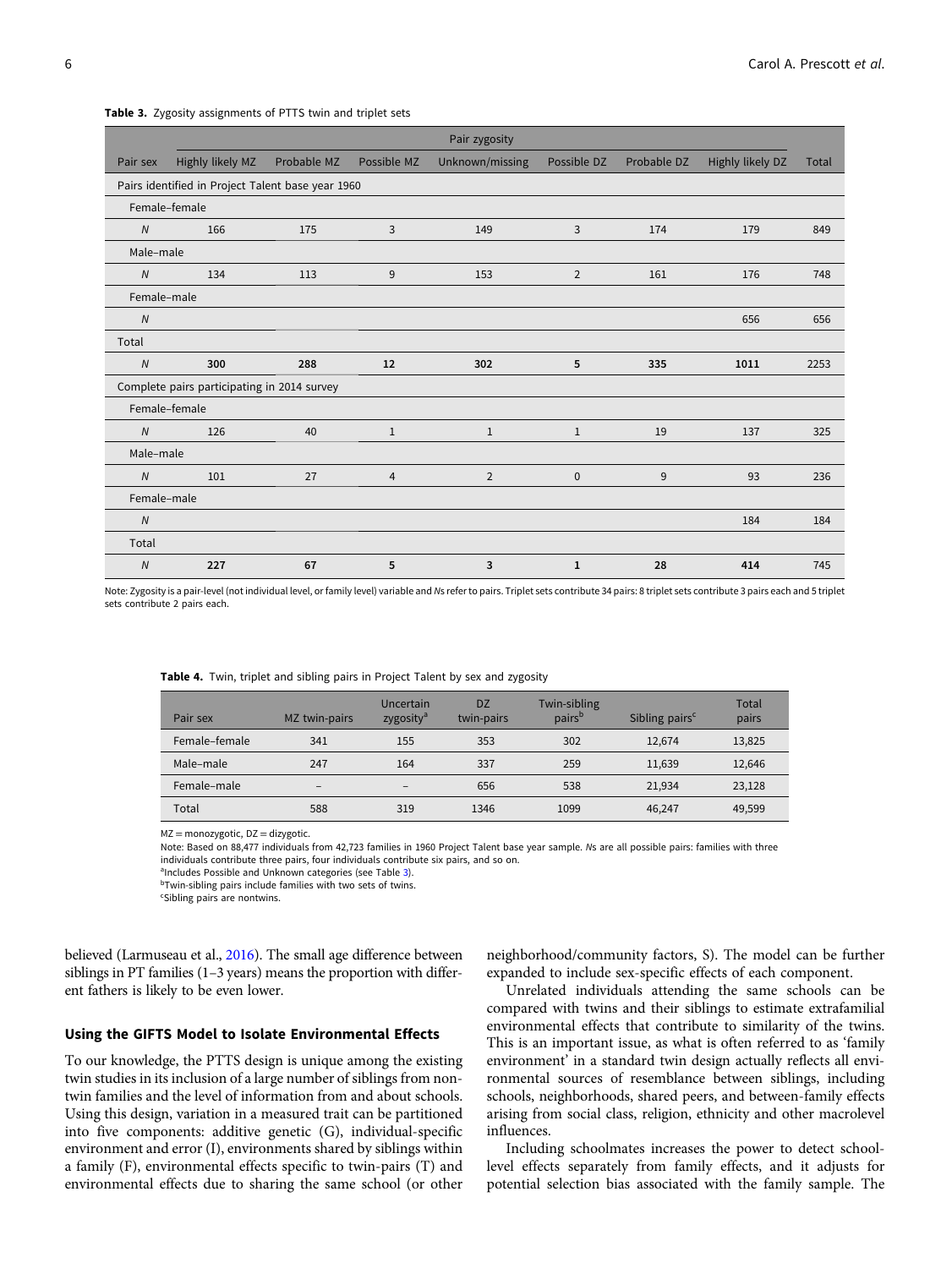school-level data are also useful for identifying to what degree lower similarity of nontwin siblings compared to twins is due to the effects of age or offspring spacing.

Because families are nested within schools, the F and S components are not fully distinct. They are latent variables, estimated based on design effects, and do not permit attributions to specific causal processes. However, partitioning variation into these sources provides evidence that can rule out some mechanisms. The 1960 PT assessment includes many school-level measures that can be used to better distinguish these sources of variation.

Other standard twin model assumptions apply to the model, including additivity and independence of the different sources of variance, negligible assortative mating and equal environments of MZ and DZ twin-pairs. The validity of these assumptions can be evaluated using measured indices of parental characteristics, participants' reports of their neighborhood, school variables on educational quality, and census and principal measures of community characteristics, population density and geographical region.

## GIFTS Model Applied to 1960 Vocabulary Scores

We selected vocabulary (Vocab) from the 1960 PT cognitive scales to illustrate the GIFTS (genetics, individual, family, twin, and school) model. Knowledge of word meanings is acquired through reading, social interaction and formal teaching, so it seemed likely to be influenced by genetic as well as community-level, family-level and individual-specific environmental factors. Initial estimates from twin correlations supported this and also indicated a small sex difference in scores.

Sample. The analyses reported here draw from three groups of individuals: twins, siblings of twins and other full siblings attending the same schools as the twins and siblings. Overall, 5.1% of individuals were missing Vocab or had invalid cognitive data (based on the PT credibility index, R101, Wise et al., [1979\)](#page-11-0). Individuals with valid Vocab scores were included regardless of the data status of their siblings. For simplicity, we excluded relatives other than twins and full siblings ( $N < 50$ ) as well as twins with unknown zygosity, and siblings of these twins. The analyses are based on 3744 twins, 483 siblings of twins and 76,128 siblings from other families.

Measures. The Vocab scale (variable R172 in the PT databank, Wise et al., [1979\)](#page-11-0) includes 30 items from the general information section of the Student Information Blank. The measure was intended to 'give some indication of the relative size of the student's general vocabulary' (Wise et al., [1979,](#page-11-0) p. A-2). Observed scores ranged from 0 to 30.

Analysis method. Variance component models were estimated using the HPMIXED procedure in SAS (SAS Institute, [2012\)](#page-11-0), a version of PROC MIXED for analyzing large datasets. The approach is an extension of that described previously for estimating genetic and environmental variance component models for twin data (McArdle, [2006;](#page-10-0) McArdle & Prescott, [2005](#page-10-0); Prescott, McArdle, Achorn et al., [2012](#page-11-0)). The current application extends our earlier logic to include other types of relatives and multiple types of shared environments (same schools, same families, same twinship). A detailed treatment of the model specification and validating simulations is available elsewhere (Prescott et al., [2019\)](#page-11-0). Here, we focus on illustrating the estimation of the GIFTS model in PT data.

The analysis sample was successively broadened to illustrate the value of including the other types of relationships for estimating environmental effects. We first used twin and triplet sets to fit the standard three component model, referred to here as GIF, for additive genetics, individual and family. Next, siblings of twins were included to allow estimation of the twin component (GIFT model). The third set of analyses included the Sibs data to estimate the full GIFTS model.

### Results

Vocab scores of the twins  $(M = 16.5, SD = 5.7)$  and sibs of twins  $(M = 16.7, SD = 5.8)$  are somewhat lower in average and less variable than in the Sibs group ( $M = 17.3$ ,  $SD = 5.9$ ). Resemblance for Vocab scores was calculated for five groups varying in genetic and environmental relatedness using SAS HPMIXED. After adjusting the scores for sex and age, intraclass correlations were MZ twins  $r = .82$ , DZ twins  $r = .59$ , twin-sibling  $r = .55$ , other siblings  $r = .52$ and unrelated schoolmates  $r = .26$ .

Twins only. The estimated proportions of variance based on the standard twin model using the Twin Only data are 49% genetic, 21% individual and 30% family. Additional models testing for sex differences yielded little evidence of sex-specific genetic and environmental variance (dLL < 1.0 for all models). The power to detect sex differences would be increased greatly by including same- and opposite-sex sibling pairs, but given the long run time and lack of evidence in twins, we did not run sex differences models in the larger samples.

Table [5](#page-9-0) summarizes the model-fitting results and variance component estimates from a series of models fit to each of the three analysis sets. Relative model fit is indexed by differences in loglikelihood of nested models. Sex (coded as male  $= 1$ , female  $= 0$ ) and age (coded in years and months, centered around 16 years) were included as covariates in all models.

Twins and siblings of twins. Adding the 483 siblings of twins to the analysis sample allows estimation of the GIFT model, with twin-specific environment. The variance estimates for the genetic and individual sources are virtually the same as in the twin sample GIF model (49% and 20%, respectively), but now the family environment is partitioned into 19% shared by all siblings in a family and 11% specific to twin-pairs. Examining the fixed effects shows that including nontwin siblings yields larger age effects. Here, the predicted score is 0.72 points higher per year of age, twice the size of the effect obtained with twins alone (0.34 per year). This reflects the fact that age effects in twin models are confounded with between-family effects, whereas in twin/sib data, age is both a between- and within-family variable.

All siblings. Using the dataset of twins and all siblings ( $N = 80,355$ ) allows estimation of the full GIFTS model. Now, instead of the family component estimated as 30% for vocabulary knowledge, the largest component is the school effect of 24%, with another In any and 4% twin-pair-specific. This large school effect indicates that vocabulary knowledge, at least by adolescence, is not coming directly from parents or the home environment, but originates from a larger scale proce indicates that vocabulary knowledge, at least by adolescence, is not coming directly from parents or the home environment, but or school they choose.

Figure [1](#page-9-0) shows the variance component estimates in raw units based on each of the three analysis samples. As noted previously,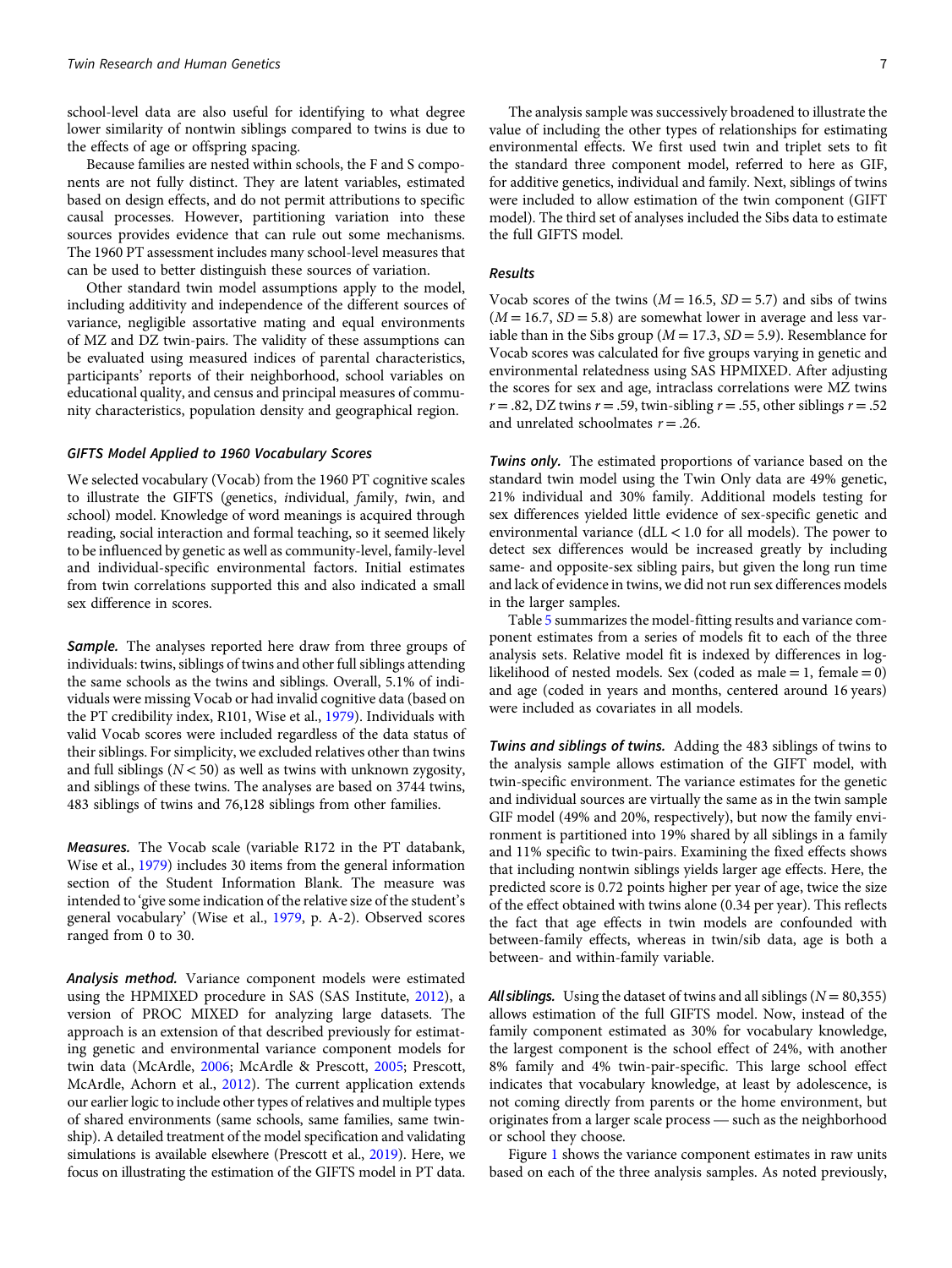|                                                      | Analysis sample |                             |                              |  |  |
|------------------------------------------------------|-----------------|-----------------------------|------------------------------|--|--|
|                                                      | Twins only      | Twins and their<br>siblings | All twin and<br>sibling sets |  |  |
| Sample N                                             |                 |                             |                              |  |  |
| Individuals                                          | 3744            | 4227                        | 80,355                       |  |  |
| Families                                             | 2209            | 2209                        | 42,408                       |  |  |
| Schools                                              | $(-)$           | $(-)$                       | 990                          |  |  |
| Fit difference for<br>successive models <sup>a</sup> |                 |                             |                              |  |  |
| Genetic                                              | 768             | 902                         | 11,829                       |  |  |
| $+$ Family<br>environment                            | 44              | 31                          | 497                          |  |  |
| $+$ School<br>environment                            | $(-)$           | $(-)$                       | 10,281                       |  |  |
| $+Twin$<br>environment                               | $(-)$           | 14                          | 6                            |  |  |
| Estimates from final model                           |                 |                             |                              |  |  |
|                                                      | GIF             | <b>GIFT</b>                 | <b>GIFTS</b>                 |  |  |
| Variance sources                                     | Est. (%)        | Est. (%)                    | Est. (%)                     |  |  |
| Genetics (additive)                                  | 16.01(49)       | 16.12 (49)                  | 16.04 (46)                   |  |  |
| Individual<br>(residual)                             | 6.72(21)        | 6.73(20)                    | 6.51(18)                     |  |  |
| Family<br>environment                                | 9.92(30)        | 6.39(19)                    | 2.83(8)                      |  |  |
| Twin environment                                     | $=0=$           | 3.78(11)                    | 1.32(4)                      |  |  |
| School<br>environment                                | $=0=$           | $=0=$                       | 8.49 (24)                    |  |  |
| <b>Fixed effects</b>                                 | Est. (SE)       | Est. $(SE)$                 | Est. $(SE)$                  |  |  |
| Intercept                                            | 15.55 (0.14)    | 15.66 (0.14)                | 15.97 (0.10)                 |  |  |
| Male sex                                             | 1.48(0.18)      | 1.44(0.16)                  | 0.92(0.03)                   |  |  |
| Age (years)                                          | 0.34(0.10)      | 0.72(0.08)                  | 0.93(0.01)                   |  |  |

<span id="page-9-0"></span>Table 5. GIFTS model results for 1960 vocabulary scores estimated from different family groupings

Note: (–) indicates that parameter is not identified in this subgroup; the corresponding variance estimate is fixed to zero  $(=0=1)$ . Residual includes individual environment and random error. All models include fixed effects of sex (coded as male  $= 1$ , female  $= 0$ ) and age (centered at 16). Baseline model includes residual and fixed effects. Fits of baseline models in each sample: Twin only = 23,628; Twins + their sibs = 26,711; All sibs = 509,404,  $Sibs + 25% = 924,319.$  Percentages may not sum to 100 due to rounding. Difference in −2LL relative to model in previous row.

the score variance among the Sibs sample is somewhat larger than the score variance among the Sibs sample is somewhat larger than<br>that in the twin families — reflecting the greater variation in the the score variance among the Sibs sample is somewhat larger than<br>that in the twin families — reflecting the greater variation in the<br>full sample — which includes small parochial and other schools that did not have twin-pairs. The raw estimates for genetic and individual variance are the same as estimated for the Twin sample, but the larger total variance means the percentages are slightly smaller (46% vs. 49% and 18% vs. 20%).

These results also inform the interpretation of the twin-specific effect obtained previously. The estimate of 11% obtained from the twin/sibling GIFT model might tempt one to speculate about intrauterine effects (e.g., Bütikofer et al., [2019\)](#page-10-0). Its reduction to 4% after accounting for school effects, however, suggests that vocabulary scores are influenced by grade-specific curriculum and other learning experiences shared within twin-pairs but not shared with their siblings.



Fig. 1. GIFTS model estimates for sources of variation in 1960 vocabulary scores based on twins, siblings and schoolmates in Project Talent.

### Research with the PTTS Study

The wealth of data available from and about PT twins and siblings can address a wide variety of questions on human development and aging. Research conducted with the 2014 PTTS data includes analyses of family SES effects on educational attainment (Arpawong, Zavala et al., [2018](#page-10-0)) and later-life health (Gruenewald et al., [2015](#page-10-0); Prescott, Arpawong et al., [2015](#page-11-0)), adolescent antecedents of later-life cognitive engagement (Arpawong, Gruenewald et al., [2018](#page-10-0)), and genetic and environmental effects on educational attainment (Arpawong et al., [2017](#page-10-0)), occupational complexity (Zavala et al., [2018\)](#page-11-0) and subjective aging (Zavala et al., [2019\)](#page-11-0).

We have used data from 1960 to evaluate alternative factor structures of cognitive abilities (McArdle, [2011;](#page-10-0) Prescott et al., [2011\)](#page-11-0), develop the family/classmate model (Prescott, McArdle, Achorn et al., [2012\)](#page-11-0), test the basis for sex differences in maleadvantaged aspects of cognition (Prescott, McArdle, Berenbaum et al., [2012\)](#page-11-0) and estimate interactions of family SES with heritability of cognition (Prescott et al. [2014](#page-11-0)). Methodologically focused work includes using family data to improve participant tracking (Achorn et al., [2015\)](#page-10-0), data mining approaches for identifying predictors of nonresponse (Bautista et al., [2015\)](#page-10-0), validation of zygosity assignment (Prescott, Achorn et al., [2015\)](#page-11-0) and evaluating adaptive versions of several cognitive measures used in 1960 for use in new data collections (Prescott et al., [2016\)](#page-11-0).

Much of this research was presented at conferences as work in progress due to incomplete zygosity assignments. Zygosity assignment for twin-pairs in PTTS was completed in 2019, enabling biometric analysis of the 2014 and earlier twin and sibling data.

#### Future Directions

In September 2016, we received funding from the U.S. National Institutes of Health (NIH) to conduct a further follow-up of the PTTS sample, along with approximately 15,000 other PT participants who had not been contacted since the 1970s. About 10,000 are nontwin siblings, and another 5000 attended the same schools as the twins and siblings. There is an oversample of racial and ethnic minority participants as well as students from families with low SES in 1960. These groups comprise the Project Talent Aging Study (PTAS).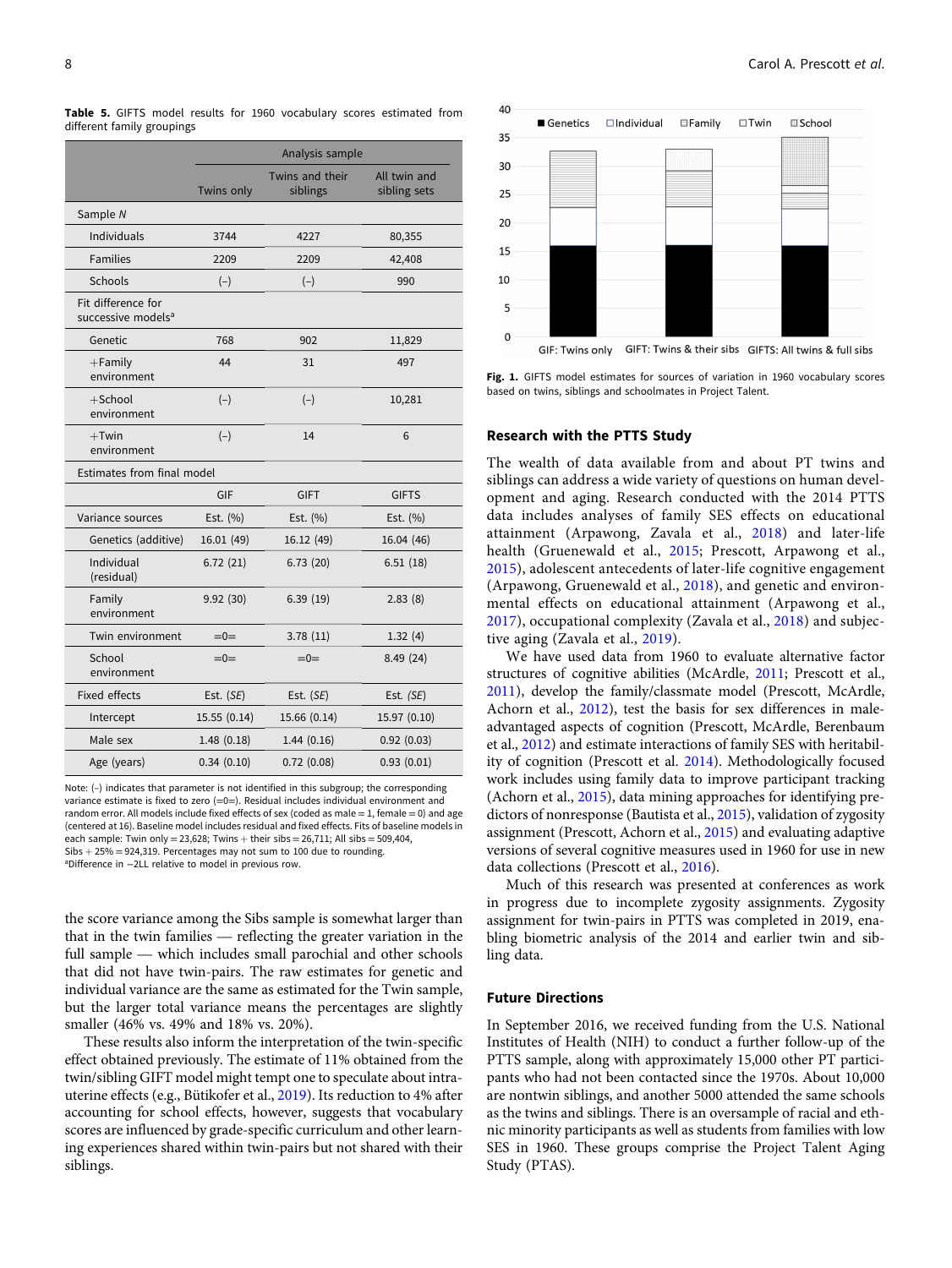<span id="page-10-0"></span>The overall goal of PTAS is to identify earlier life antecedents of later-life cognitive decline and dementia. Data collection includes a mailed survey booklet covering demographics, current health and activities, a brief telephone cognitive assessment and a more detailed web-based assessment with health history, family background, health behaviors, and self-administered cognitive measures, including several visuo-spatial and reasoning measures originally administered in PT 1960 and administered in adaptive format (Prescott et al., [2016](#page-11-0)). Individuals unable to access the web were sent a tablet computer containing the same content. Data collection was completed in May 2019 and data processing is underway.

PTTS established the twin and sibling sample and assigned zygosity. PTAS adds a large number of outcome variables. Several administrative linkages of PT participants are in progress, including matching to health outcomes through MedRIC ([www.](https://www.medric.info) [medric.info\)](https://www.medric.info) and to the U.S. National Death Index ([www.cdc.](https://www.cdc.gov/nchs/ndi/index.htm) [gov/nchs/ndi/index.htm\)](https://www.cdc.gov/nchs/ndi/index.htm) for mortality and cause of death (Chapman et al., 2019).

Together, these PT follow-up data collections create a resource that is distinguished from other aging cohorts by the wealth of variables available from adolescence, including multiple dimensions of cognitive abilities, the genetically informative design, and the ability to distinguish among different levels of environmental influence. Drawing from the population-representative 1960 sample allows sample representativeness and selection effects to be evaluated. In addition to its focus on cognitive outcomes, PTAS includes measures of health and wellbeing that can address many other questions about early-life antecedents of later-life outcomes.

Throughout its 60-year history, PT has contributed to a broad array of research on adult development. Our selection of measures has been guided by the goal of harmonizing with other U.S. aging cohorts and other twin studies of aging (e.g., Finkel, 2018; Pedersen et al., [2019](#page-11-0)). We have joined with AIR in continuing this tradition by archiving more recent new data collections. PTTS 2014 and earlier datasets are available from AIR to qualified researchers (see Acknowledgments).We welcome inquiries from researchers interested in collaborating on analyses of the PT twin and sibling data.

Supplementary material. To view supplementary material for this article, please visit <https://doi.org/10.1017/thg.2019.117>

Data. Access to the 1960 PT data is available through Inter-university Consortium for Political and Social Research at [https://www.icpsr.umich.](https://www.icpsr.umich.edu/icpsrweb/NACDA/studies/33341) [edu/icpsrweb/NACDA/studies/33341.](https://www.icpsr.umich.edu/icpsrweb/NACDA/studies/33341) Data, documentation and copies of measures for the 1960 PT, 1-, 5- and 11-year follow-up studies, and 2014 PTTS data collection are available from AIR through a restricted data use agreement. For more information, contact AIR at [ProjectTalentSTudy@air.org](mailto:ProjectTalentSTudy@air.org) or 1-866-770- 6077.

Acknowledgments. The authors are grateful to the PT participants, and the many collaborators past and present who contributed their effort and expertise to this project. Special thanks for their contributions to PTTS are due to Jonathan King, Jack McArdle, Gwen Fisher, Sheri Berenbaum, Irv Gottesman, Kelly Kadlec, Jennifer Harris, Randy Bautista and George Rebok. Finally, the authors are grateful to the AIR for supplementing NIH funding and to the AIR staff without whom this study would not have been possible: Susan J. Lapham, Kelly Peters, Deanna Achorn, Ashley Kaiser, Danielle Battle, and Lindsey Mitchell.

Financial support. PTTS development was supported by NIH grant R01 AG043656 and research development funds from the AIR. The PTAS was supported by NIH grants R01-AG056163 (Principal Investigators: C. Prescott & S. Lapham) and RF1-AG056164 (Principal Investigators: J. Manly & S. Lapham).

#### Conflict of interest. None.

Ethical standards. The authors assert that all procedures contributing to this work comply with the ethical standards of the relevant national and institutional committees on human experimentation and with the Helsinki Declaration of 1975, as revised in 2008.

#### References

- Achorn, D. L., Prescott, C. A., Battle, D., Kaiser, A., Lapham S. J., & Rebok, G. (2015). Locating participants using sibling and family relationships in the Project Talent Twin and Sibling study [Abstract]. Behavior Genetics, 45, 670.
- Arias, E., Heron, M., & Xu, J. (2017). United States life tables, 2014. National Vital Statistics Reports, Vol 66, No 4. U.S. Department of Health and Human Services.
- Arpawong, T. E., Gruenewald, T. L, & Prescott, C. A. (2018, November). New findings from the Project Talent Twin and Sibling Study: Impacts of adolescent cognition, schools, families and genetics on later-life cognitive engagement. Paper presented at the Gerontological Society of America Annual Scientific Meeting, Boston, MA, USA.
- Arpawong, T. E., Walters, E., Gatz, M., Gruenewald, T. L., McArdle, J. J., Lapham, S. J., & Prescott, C. A. (2017, July). Individual, family, community and genetic predictors of educational attainment. Paper presented at the IAGG World Congress of Gerontology & Geriatrics. San Francisco, CA, USA.
- Arpawong, T. E., Zavala, C., Gatz, M., Gruenewald, T. L, & Prescott, C. A.(2018, November). Genetics matter less for women and people of lower socioeconomic status in educational attainment. Paper presented at the Gerontological Society of America Annual Scientific Meeting, Boston, MA, USA.
- Bautista, R. P. M., McArdle, J. J., Achorn, D. L., Lapham, S. J., & Prescott, C. A. (2015). Nonlinear predictors of Project Talent twin and sibling follow up [Abstract]. Behavior Genetics, 45, 926.
- Bütikofer, A., Figlio, D. N., Karbownik, K., Kuzawa, C. W., & Salvanes, K. G. (2019). Evidence that prenatal testosterone transfer from male twins reduces the fertility and socioeconomic success of their female co-twins. Proceedings of the National Academy of Sciences, 116, 6749–6753.
- Chapman, B. P., Huang, A., Horner, E., Peters, K., Sempeles, E., Roberts, B., & Lapham, S. (2019). High school personality traits and 48-year all-cause mortality risk: Results from a national sample of 26,845 baby boomers. Journal of Epidemiology and Community Health, 73, 106–110.
- Finkel, D., for the IGEMS Consortium. (2018, June). Financial strain moderates genetic influences on self-reported health: Support for social compensation model. Paper presented at the Annual Meeting of the Behavior Genetics Association, Boston, MA, USA.

Flanagan, J. C. (1962). Project TALENT. Applied Psychology, 11, 3–14.

- Flanagan, J. C., Dailey, J. T., Shaycoft, M. F., Gorham, W. A., Orr, D. B., & Goldberg, I. (1960). Project TALENT: Monograph series. Pittsburgh, PA: University of Pittsburgh.
- Gruenewald, T. L., Robinette, J. W., & Arpawong, T. E. (2015, November). Achieving the American dream: Life course educational mobility and later life health and happiness. Paper presented at the Gerontological Society of America Annual Scientific Meeting, Orlando, FL, USA.
- Lakhani, C. M., Tierney, B. T., Manrai, A. K., Yang, J., Visscher, P. M., & Patel, C. J. (2019). Repurposing large health insurance claims data to estimate genetic and environmental contributions in 560 phenotypes. Nature Genetics, 51, 327–334.
- Larmuseau, M. H. D., Matthijs, K., & Wenseleers, T. (2016). Cuckolded fathers rare in human populations. Trends in Ecology and Evolution, 31, 327–329.
- McArdle, J. J. (2006). Latent curve analyses of longitudinal twin data using a mixed-effects biometric approach. Twin Research and Human Genetics, 9, 343–359.
- McArdle, J. J. (2011, November). Multilevel measurement of cognition in Project Talent research. Paper presented at the Gerontological Society of America Annual Scientific Meeting, Boston, MA, USA.
- McArdle, J. J., & Prescott, C. A. (2005). Mixed-effects variance components models for biometric family analyses. Behavior Genetics, 35, 631–652.